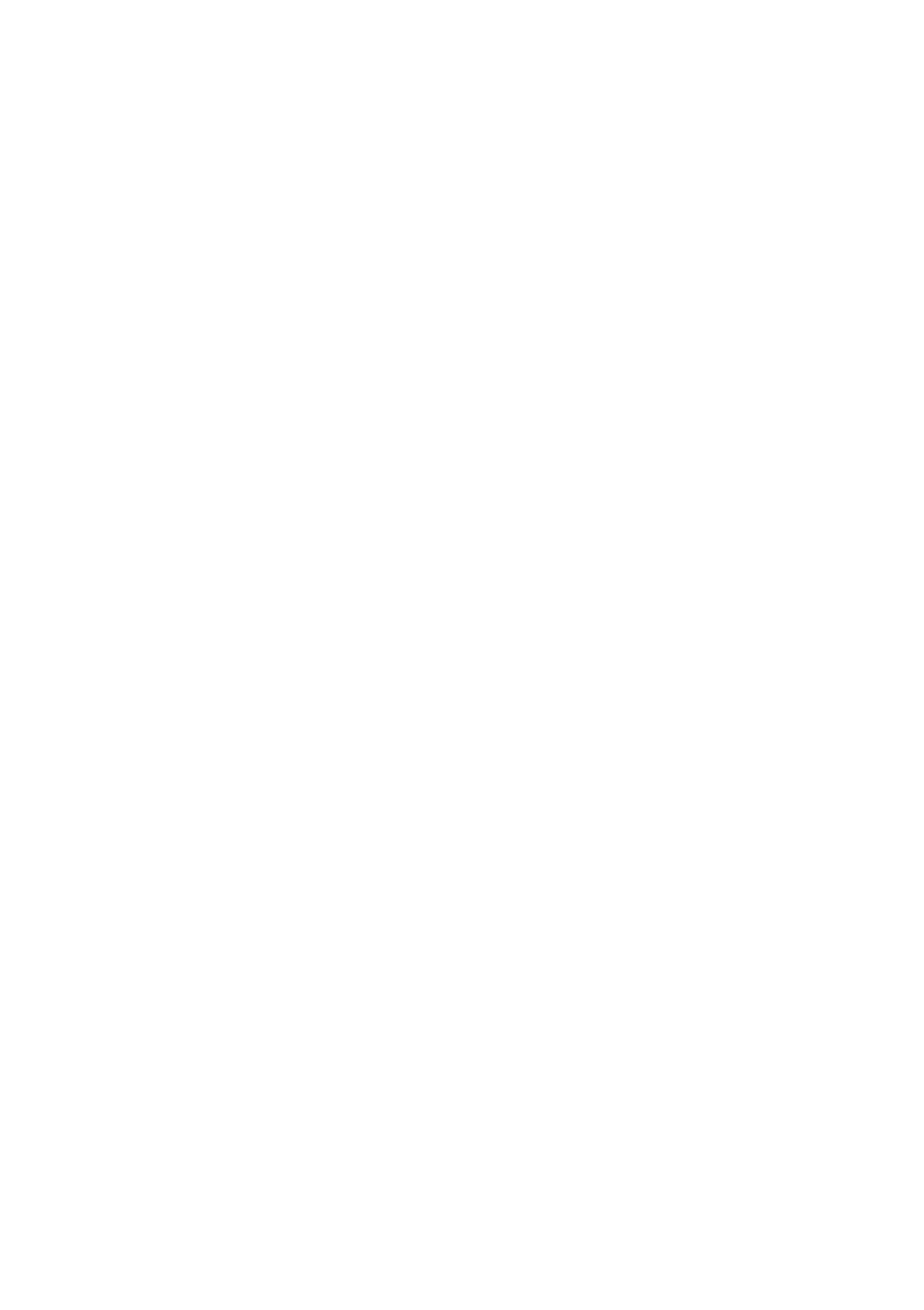# **Contents**

| 04 | <b>Safety Information</b>  |
|----|----------------------------|
| 05 | <b>Package Contents</b>    |
| 05 | Introduction               |
| 05 | Package Contents           |
| 06 | <b>Features</b>            |
| 06 | <b>Feature Summary</b>     |
| 06 | <b>Product Description</b> |
| 07 | <b>Instructions</b>        |
| 07 | Attaching the Feet         |
| 08 | Features                   |
| 12 | <b>Remote Control</b>      |
| 13 | Operation                  |
| 18 | <b>Specification</b>       |
|    |                            |

### **EC DECLARATION OF CONFORMITY**

Q-BT3 conforms with the following EEC Directives, their supporting Statutory Instruments and relevant Standards, where applicable as follows:

| EC Council Directive on electromagnetic compatibility 2004/108/EC,            |                                                                                                                 |
|-------------------------------------------------------------------------------|-----------------------------------------------------------------------------------------------------------------|
| Applicable standards with amendments:                                         | $EN5013:2001 + A1:2003 + A2:2006$<br>EN55020:2007<br>$EN61000-3-2:2006 + A1:2009 + A2:2009$<br>EN61000-3-3:2008 |
| EC Low Voltage Directive 2006/95/EEC,<br>Applicable standard with amendments: | $EN60065:2002 + A1:2006 + A11:2008 + A2:2012$                                                                   |

Stage 1 of annex II of Commission regulation (ErP) EC no. 1275/2008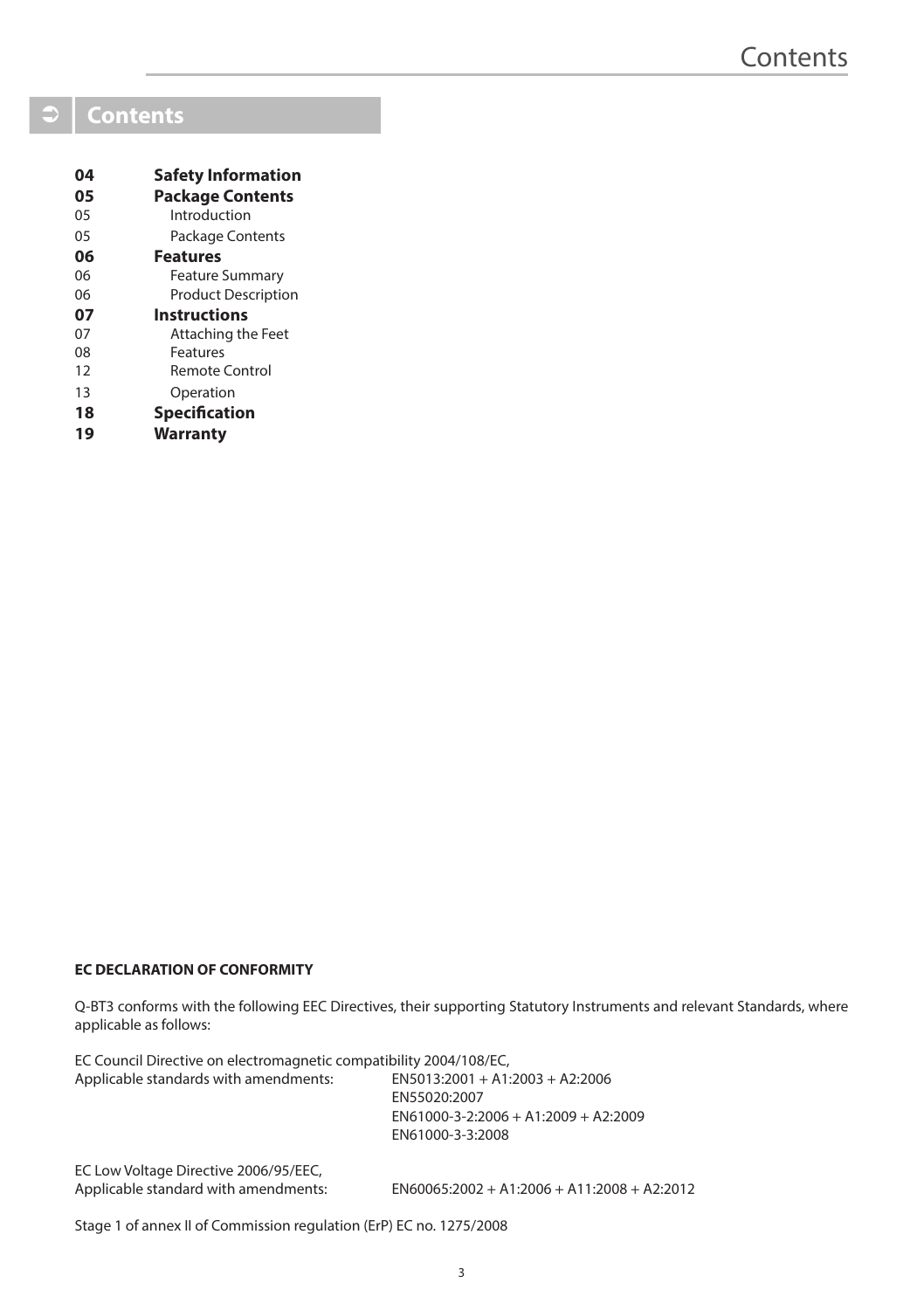# **Safety Information**

### **IMPORTANT INFORMATION - PLEASE READ CAREFULLY**





This symbol indicates that there are important operating and maintenance instructions in the literature accompanying this unit.

This symbol indicates that dangerous voltage constituting a risk of electric shock is present within this unit.

**Warning:** The AC Input connector (see page 8) is used as a safety disconnect device. It must be easily accessible after installation.



This equipment is a Class II or double insulated electrical appliance. It has been designed in such a way that it does not require a safety connection to electrical earth.



#### **Correct disposal of this product:**

This marking indicates that this product should not be disposed of with other household wastes throughout the EU. To prevent possible harm to the environment or human health from uncontrolled waste disposal, recycle it responsibly to promote the sustainable reuse of material resources. To return your used device, please use the return and collection systems or contact the retailer where the product was purchased. They can take this product for environmentally safe recycling.

#### **Read and keep these instructions. Heed all warnings and follow all instructions.**

Do not use this apparatus near water. Clean only with a dry soft cloth. Do not block any ventilation openings. Install in accordance with the manufacturer's instructions.

#### **Warnings:**

To avoid the danger of suffocation, keep all polythene bags and packaging away from babies and children.

To reduce the risk of fire or electrical shock, do not expose this product to rain or moisture. This product must not be exposed to dripping and splashing and no object filled with liquids such as a vase of flowers should be placed on the unit.

Do not install near any heat sources such as radiators, heat registers, stoves, or other apparatus (including amplifiers) that produce heat.

Do not defeat the safety purpose of the polarized or grounding type plug. A polarized plug has two blades with one wider than the other. A grounding type plug has two blades and a third grounding prong. The wider blade or the third prong are provided for your safety. If the provided plug does not fit into your outlet, consult an electrician for replacement of the obsolete outlet.

Take note of all warnings on the appliance, under no circumstances disassemble the unit or remove covers to prevent the risk of fire or electrical shock.

Protect the mains power cord from being walked on or pinched, particularly at plugs, convenience receptacles, and the point where they exit from the apparatus.

Use only attachments/accessories specified by the manufacturer.

Unplug this unit during lightning storms or when unused for long periods of time.

No naked flame sources such as candles should be placed on the product.

#### **Caution:**

Changes or modifications not expressly approved by the manufacturer could void the user's authority to operate this device.

Third parties: In the unlikely event that you pass this product on to a third party, include these operating instructions with the product.

#### **Service:**

Refer all servicing to qualified service personnel. Servicing is required when the unit has been damaged in any way, such as the power supply cord or plug is damaged, liquid has been spilled on or objects have fallen into the unit, the apparatus has been exposed to rain or moisture, it does not operate normally or it has been dropped.

Equipment for servicing should be returned to the supplying dealer, or to the service agent for your area. The address of the main Service Agent for the UK is listed at the back of this manual.

#### **Important notice for UK users:**

The UK mains lead is terminated with a UK approved mains plug fitted with a 3A fuse. If the fuse needs to be replaced, an ASTA or BSI approved BS1362 fuse rated at 3A must be used.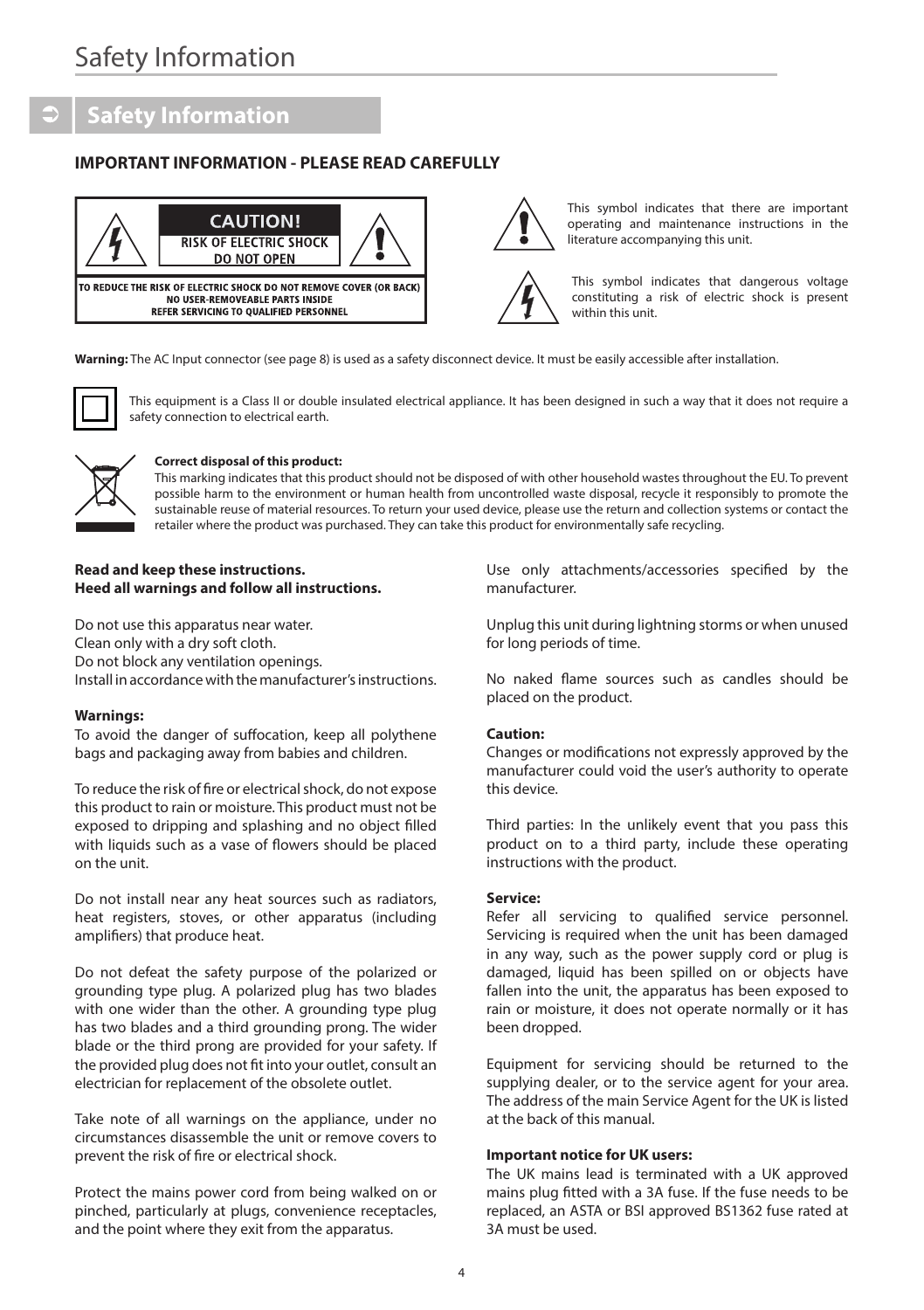# **Introduction**

### **Thank you for purchasing Q Acoustics.**

This manual is intended to take you through the setup and installation of the unit and will help provide a trouble free setup and optimum performance from the product.

Please read the instructions, important safety information and warnings carefully before installation and use, to ensure the safe and satisfactory operation of this product.

We hope you enjoy the O Acoustics experience.

# **Package Contents**



1 x Active Right Speaker





1 x Passive Left Speaker 1 x Remote Control



1 x Lithium Battery (3V, CR2025)



1 x RCA Phono Lead (2 metres)



1 x 3.5mm Jack Lead (2 metres)



1 x Two Pole Speaker Cable (4 metres)









1 x User Manual

1 x UK AC Mains Cable

1 x EU AC Mains Cable

1 x AS/NZS AC Mains Cable

2 x Sets of Rubber Bumpers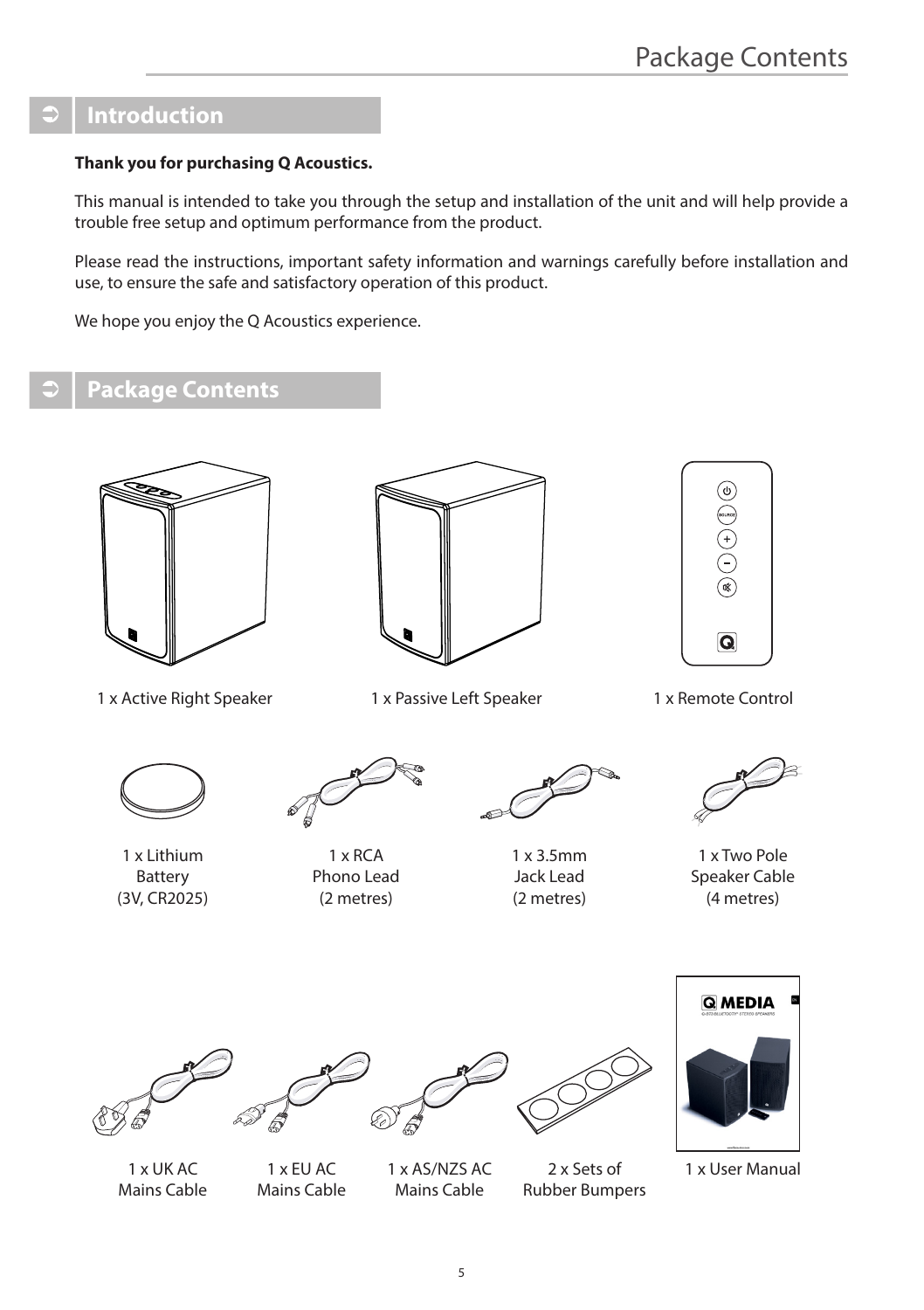# Features

# **Feature Summary**

- 2 x 50W stereo amplifier in right hand speaker
- Passive left hand speaker
- 1 x 100mm woofer and 1 x 30mm dome tweeter per speaker
- aptX® *Bluetooth* input up to 8 paired devices
- Digital optical audio input
- RCA stereo line level audio input
- 3.5mm stereo headphone level audio input
- RCA subwoofer line level audio output
- 5 button infrared remote control

# **Product Description**

The Q Acoustics Q-BT3 is a bookshelf Bluetooth stereo speaker set designed to deliver high fidelity reproduction of music, and high quality audio from a TV or set top box. This unit has been designed in the UK by Q Acoustics and is a result of careful development and our award winning heritage.

Q Acoustics provides true audio with no added effects or digital signal processing to colour audio reproduction. You have peace of mind that you are listening to pure audio as the original mix engineer intended.

The left and right speakers each have our award winning combination of 100mm woofer and 30mm dome tweeter, providing focused channel separation, music depth and clarity, voiced by our acoustic team to provide a full range natural sound.

Designed for simplicity, this product will blend into your home environment with minimal fuss yet extraordinary improvement to your listening experience.

With both analogue and optical inputs, the unit can be used with a variety of entertainment sources such as TVs, CD players, portable music players, computers and internet radio.

The unit is also Bluetooth compatible using aptX Lossless for audio streaming. This wireless connection can sync to almost any Bluetooth compatible audio device. It can remember up to eight pairings, so when friends or family come over, a 'guest' music player can get connected in just seconds.

Please read and follow the instructions in this manual to get the most enjoyment out of your purchase.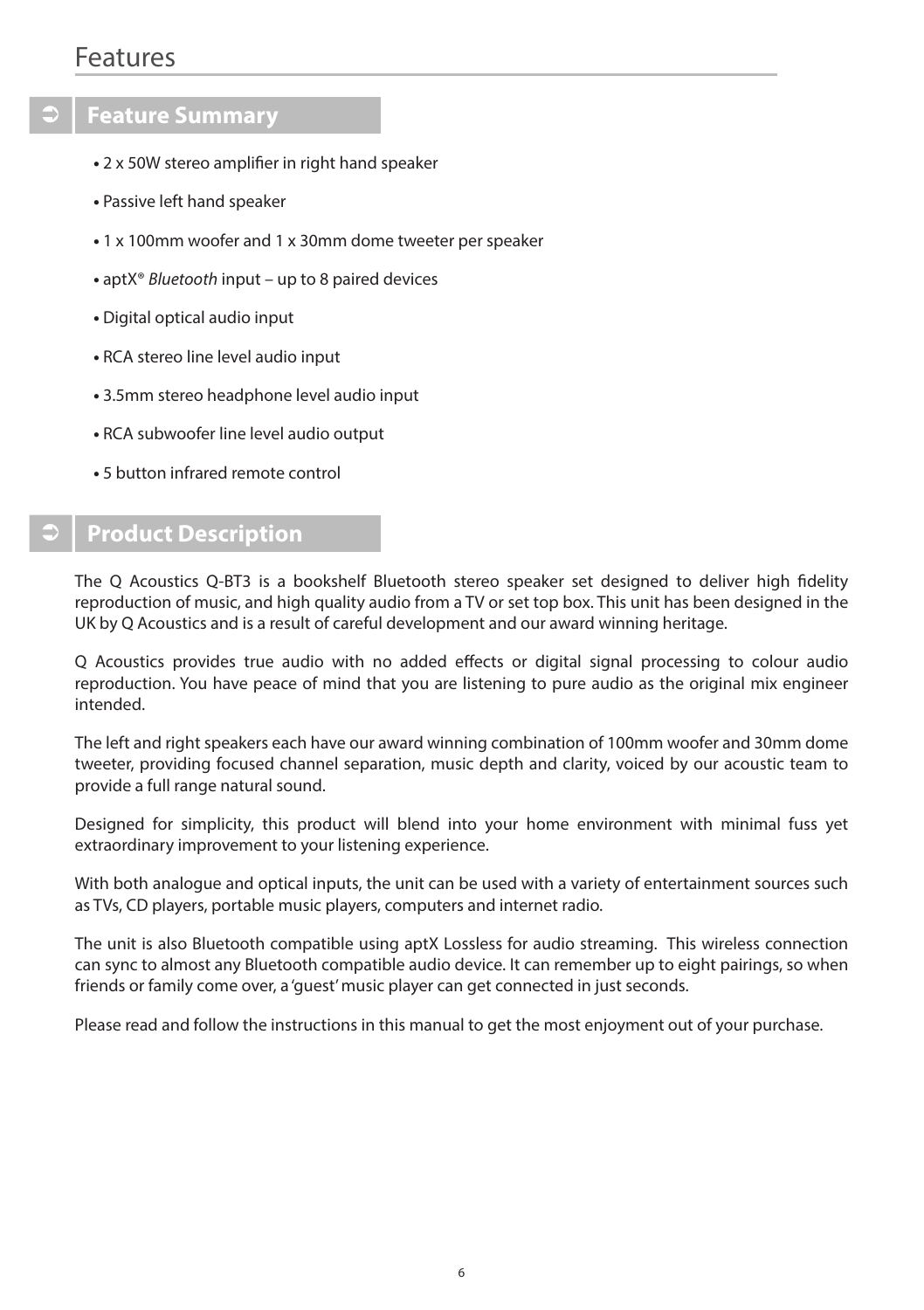# **Attaching the Feet**







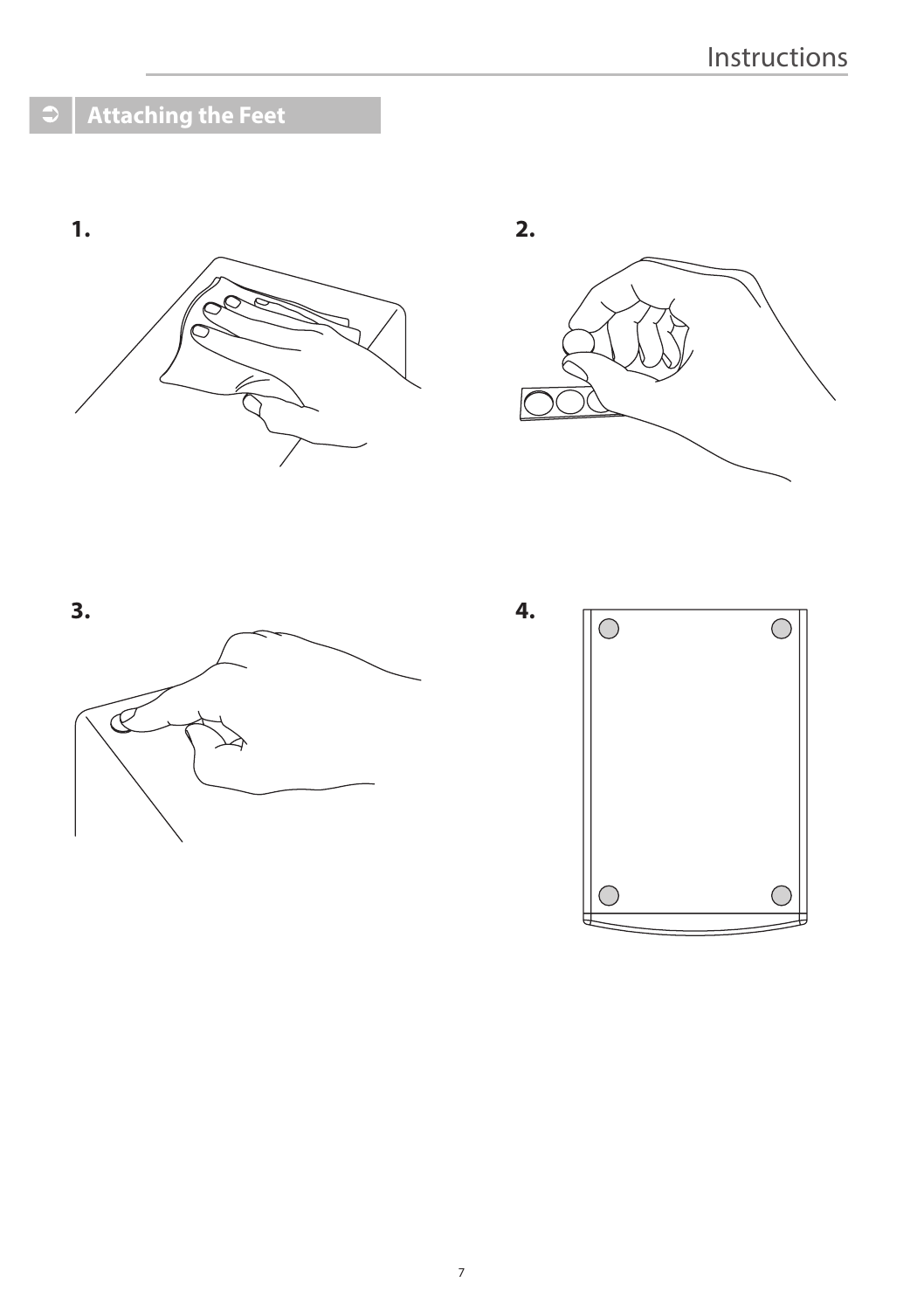# Instructions

# **Q-BT3 Features**

### **TOP PANEL**



**1. Standby / Source Select** Long press / short press

**2. Volume Down** Single press / press and hold

#### **No Light = Off**

Power cord is connected but AC switch is turned OFF, or power cord is disconnected.

### **Solid Red= Off (Standby)**

Power cord is connected and AC switch is turned ON, but the unit is OFF.

#### **Solid Green = On**

Analogue input (Line in 1 or Line in 2) is the active source.

**Solid White = On** Optical input is the active source.

#### **FRONT VIEW**

**3. Volume Up** Single press / press and hold

**4. Status LED** See LED indications below

**Quick Blue Flash = On** *Bluetooth* input is the active source and is currently searching for a *Bluetooth* device to PAIR with.

**Solid Blue = On** *Bluetooth* input is the active source and is PAIRED with a *Bluetooth* device.

# **Any Colour Slow Flash = On**

Currently active source is MUTED.



### **1. IR Sensor**

The IR sensor is hidden behind the speaker grill of the active right speaker. It sees the IR control commands output from the unit IR remote control when buttons are pressed.

*This sensor MUST be unobstructed for direct line-of-sight to the remote, or the remote will not be able to control the unit.*

## **2. Rotating Badge**

The speakers are designed to be used in both vertical and horizontal orientations to suit your preferred setup.

*When using this product in the horizontal orientation, you may rotate the Q Acoustics logo by gently pulling and rotating the badge.*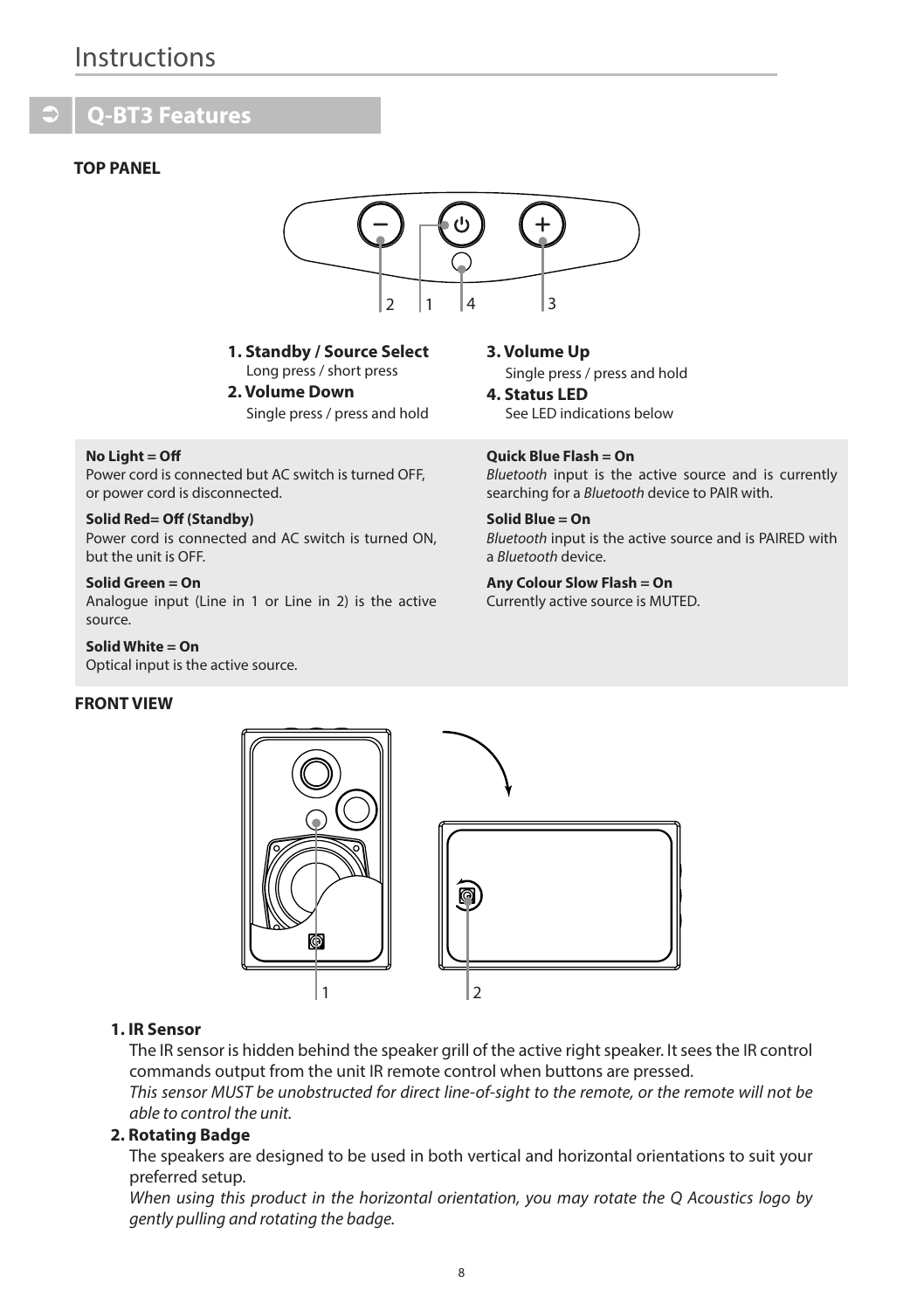### **REAR PANEL**



- **1. Digital Optical Input**
- **2. Analogue Line In 1**
- **3. Analogue Line In 2**
- **4. Subwoofer Out**
- **5.** *Bluetooth* **Pair Button**
- **6. Power Switch**
- **7. AC Input**
- **8. Output Speaker Terminals**
- **9.** *Bluetooth* **Name Label**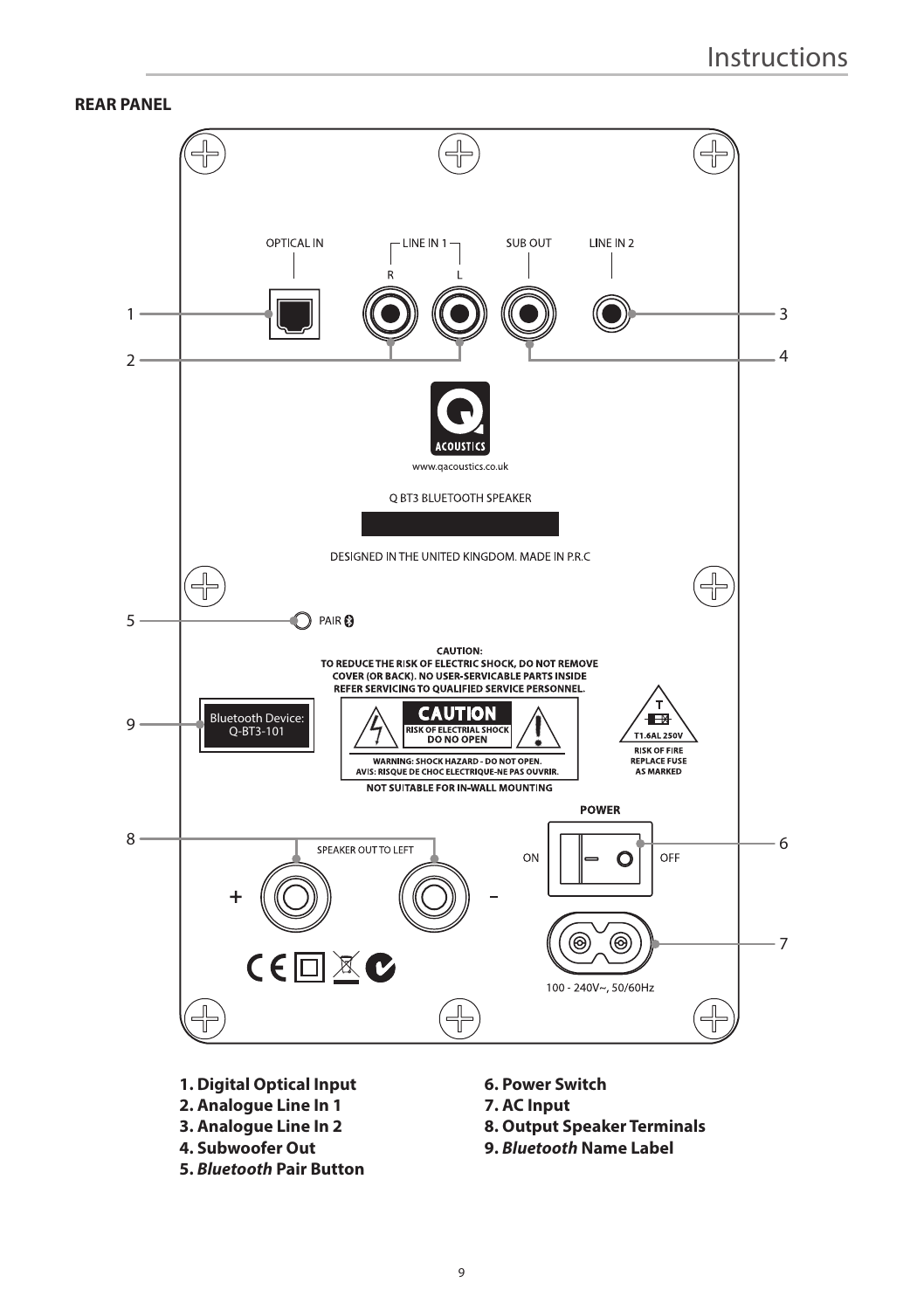# **1. Digital Optical Input**

TOSLINK connector for connection to the Digital Optical output on a TV or other source. If there is a choice between Digital or Analogue connection to the unit choose Digital for superior audio quality. The Digital input is selected automatically if no Bluetooth device is connected and playing. When the Digital Source is active the status LED will be WHITE.



### **Important Note:**

Audio output of a TV, Blu-ray disc player, games console, or DVD player connected to the unit via Optical Digital, must be set to PCM (two channel stereo) in the source's setup. Please see the device's Owner's Manual for details. Digital connection to a CD player does not require a special setting.

## **2 & 3. Analogue Inputs Line In 1 & Line In 2**

The unit has two options for Analogue Audio connection:

### **Line In 1**

Connect the RCA L&R audio output from a TV or other source to the LINE IN 1 sockets using the 2m cable provided:



RCA Phono Lead (included)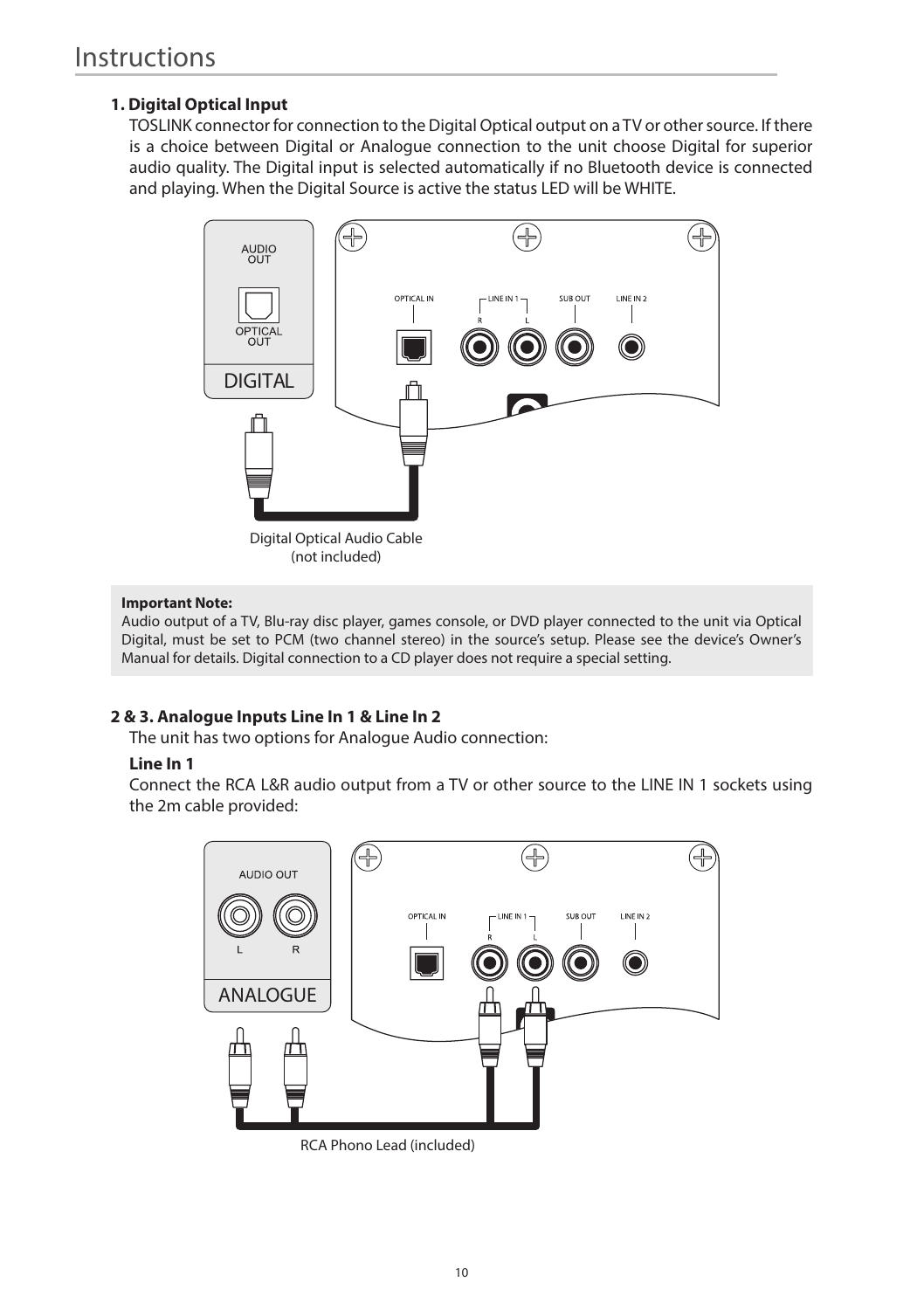## **Line In 2**

The 3.5mm input jack is ideal for connecting to the headphone output of an external audio source using the 2m cable provided:



3.5mm Jack Lead (included)

#### **Important Note:**

With a jack plugged into LINE IN 2, LINE IN 1 is switched-off and no audio will be heard from this source.

The ANALOGUE INPUTS are automatically selected when no *Bluetooth* device is connected and playing, and no Optical Digital Input signal is present. The Status LED will be GREEN when an analogue input is in use.

## **Please Note:**

When connecting to a variable level source, such as a headphone output, better audio quality will be achieved by having the source set at a higher volume level and the unit at a lower level than the other way around.

### **4. Subwoofer Out**

Single RCA phono jack. Connect the 'Sub Out' to a Subwoofer Line Level Input if extended bass response is desired.

### **5.** *Bluetooth* **Pair Button**

The unit has been designed to automatically search for, and PAIR with a device should no other devices currently be PAIRED and in range. This *Bluetooth* Pair button is used to manually drop the current connection and pair with a new device.

### **6. Power Switch**

Turns the power to the unit ON/OFF.

### **Important Note:**

Always turn the power OFF when making connections to the Rear Panel.

### **7. AC Input**

Universal power connector. Automatically selects AC voltage for a given region. Connect to the included AV Power Cord for your country.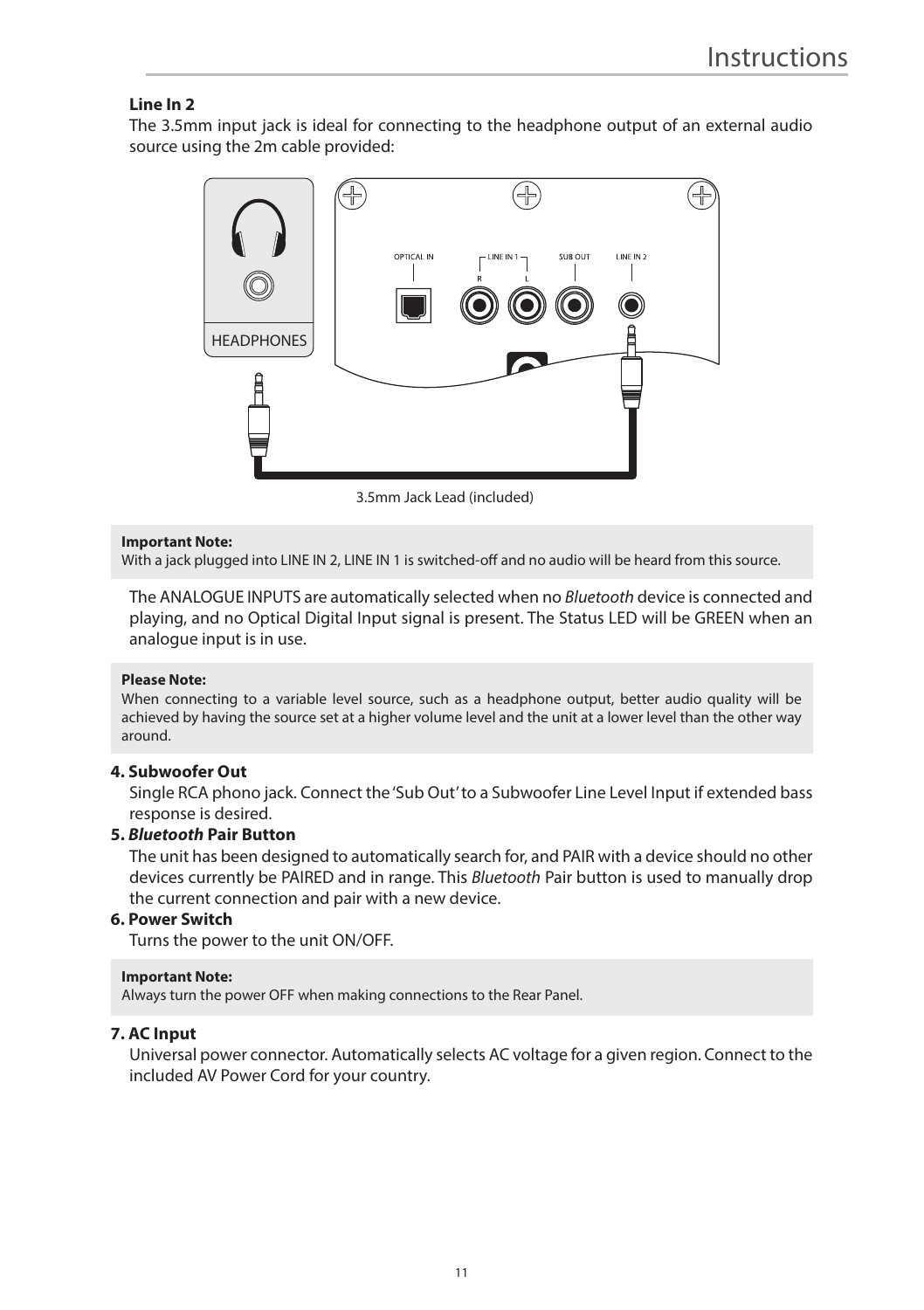# **Remote Control**

### **1. Power**

Press this button to turn the unit Standby ON/OFF. (POWER SWITCH on the rear panel must be switched to ON)

## **2. Source Select**

Press this button to manually select the audio input source. The status LED will change colour accordingly.

#### **Important Note:**

When the Source button is used, the unit will stay on the selected source and stop auto-source selection. Auto-source selection will be resumed after the unit has been put in standby.

### **3. Volume Up / Down**

Press VOL + to increase the volume. Press VOL – to reduce the volume.

## **4. Mute**

Press this button once to MUTE the unit (no audio output from the speakers). Status LED will SLOW FLASH to indicate MUTE. Press this button again to un-mute the unit (audio output from the speakers).

### **Please Note:**

Long press of Mute will also put the unit into standby.

### **REMOTE CONTROL BATTERY REPLACEMENT**

#### **Caution:**

When replacing the lithium battery in the remote, make sure that the replacement battery is inserted in correct polarity. Place the battery so that its positive (+) side faces up with the tray held so the surface with the dot and (+) is facing up.



1. Push small tab toward battery slot.



2. Pull battery drawer out. 3. Insert battery with "+"



side up and slide drawer back into remote.

### **Caution:**

Danger of explosion if battery is incorrectly replaced. Replace only with the same or equivalent battery type (CR2025)

### **Warning:**

Do not expose batteries to excessive heat such as direct sunlight, fire or the like. Dispose of dead batteries in accordance with local regulations.

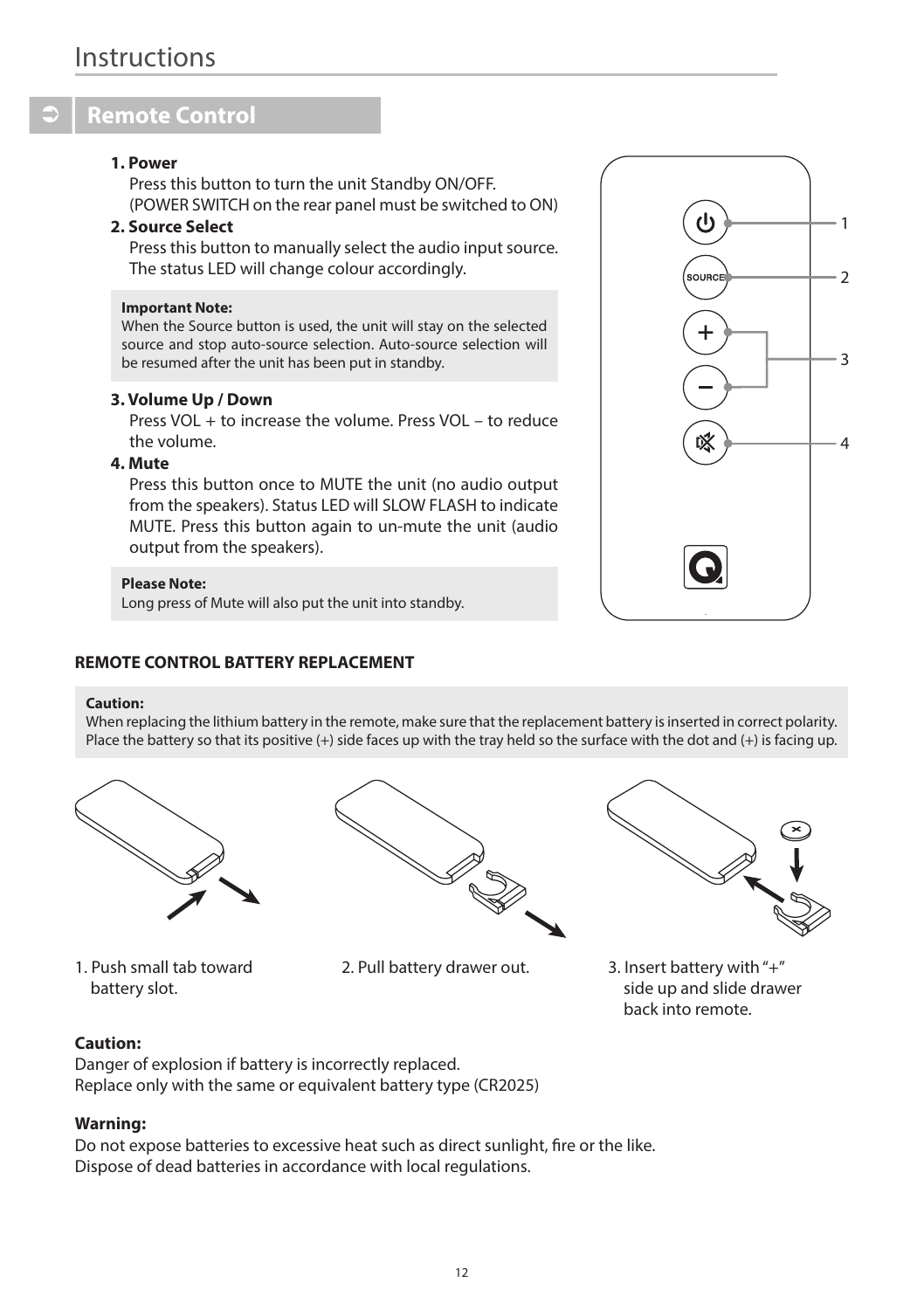# **Operating Q-BT3**

### **POWER AND STANDBY**

Power on the unit at the AC SWITCH once all rear panel audio connections are made. The speakers will enter STANDBY, with a RED status LED.

Exit STANDBY by pressing the STANDBY button on either the top panel or the IR remote. The LED will initially turn Green but may then change according to the Auto-Source Selection rules.

If NO input signals are detected, the unit will automatically enter STANDBY after 20 minutes.

### **AUTO-SOURCE SELECTION**

In normal operation the unit will automatically select the audio source. A Connected *Bluetooth* source that starts to play has the highest priority, followed by Digital and finally Analogue:



The Auto-Source Selection can be manually overridden at any time using SOURCE SELECT on the IR remote or by a short press of the  $\mathbf \Theta$  button on the unit.

### **Important Note:**

The unit will stop using Auto-Source Selection when the source is manually selected using the Source Select button on the remote, or a short press of the Standby Button on the unit. Auto-Source Select will resume once the unit has been put into and out of Standby.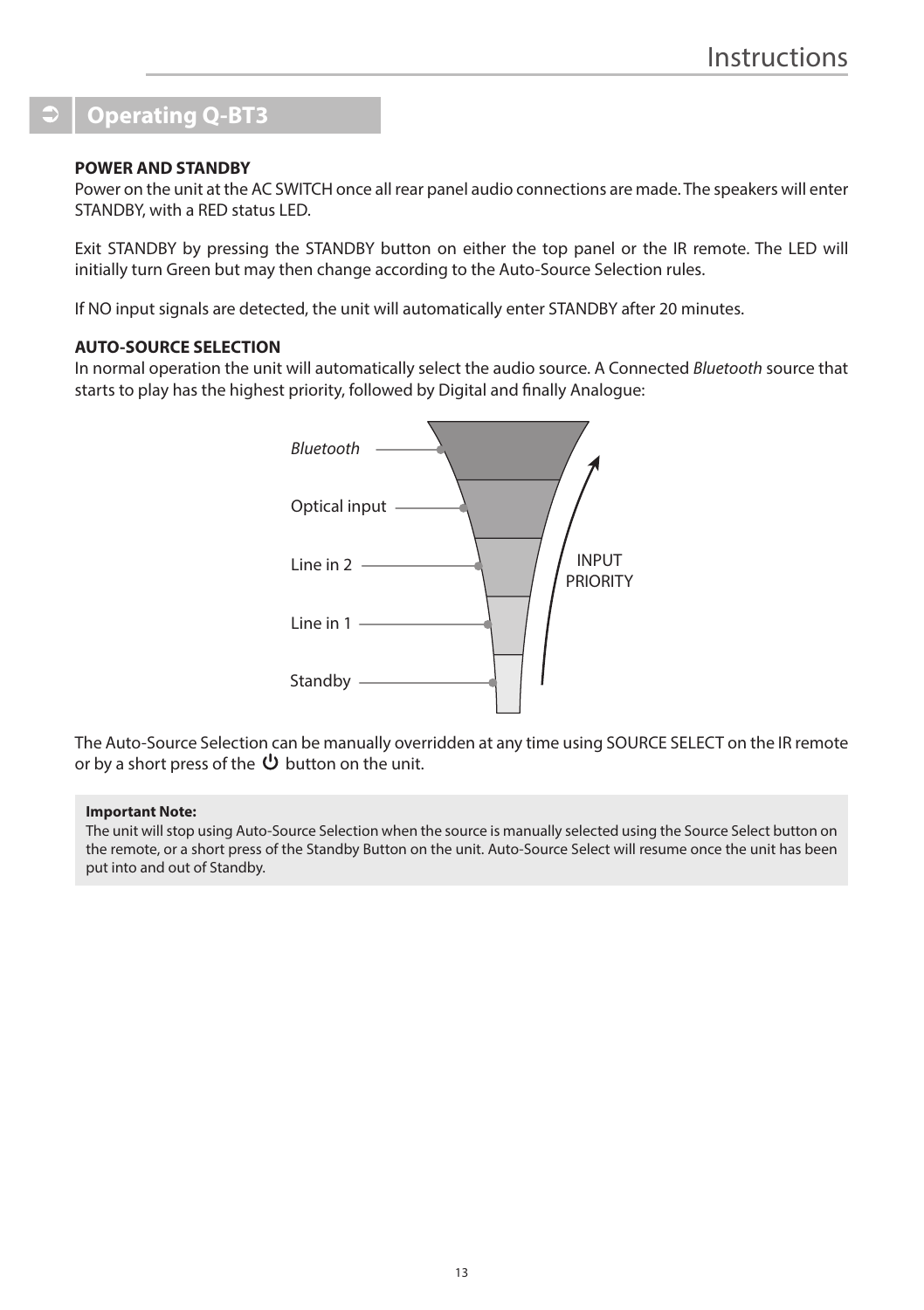# Instructions

## **SOURCE VOLUME CONTROL**

Audio sources will initially be set at a DEFAULT volume level. The volume can be adjusted separately for each source using the VOL + and VOL – buttons on the top panel or IR remote. Once adjusted, the unit will remember the new volume level for the currently selected source, and will return to that level each time that source is re-selected.

### **PAIRING A** *BLUETOOTH* **DEVICE**

The unit is designed to automatically go into pairing mode if there is no *Bluetooth* device connected. To Pair your *Bluetooth* source:

- 1. Turn the unit and the *Bluetooth* device ON.
- 2. Make sure *Bluetooth* is enabled on the device to be Paired. The *Bluetooth* controls are typically found in the device's 'Settings' or 'Connections' menu.
- 3. On your device's list of discoverable devices, you should now see 'Q-BT3-XXX' where XXX is a pre-defined three digit number. *(Refer to Rear Panel section for the Bluetooth name label.)*
- 4. Select 'Q-BT3-XXX' and your device will now be Paired via *Bluetooth* and Connected.
- 5. From within the music player on your device, select 'Q-BT3-XXX' as the audio output and press Play. Unless the remote has been used to manually select another source and override Auto-Source Selection, the unit will switch to *Bluetooth* input and the LED will turn Blue.

### **Please Note:**

Although starting to Play a track on the connected source will cause the unit to switch to *Bluetooth*, the unit will stay on *Bluetooth* until the source is disconnected. It will not switch to another source whilst the player is paused.

#### **Please Note:**

Auto-Source Selection will switch to *Bluetooth* the first time a connected device sends any audio signal including message received alerts and key press effects.

### **Please Note:**

When connected, the device's volume and mute controls control the device itself, not the unit. Better audio quality will be achieved by having the device set at a higher volume level and the unit at a lower level.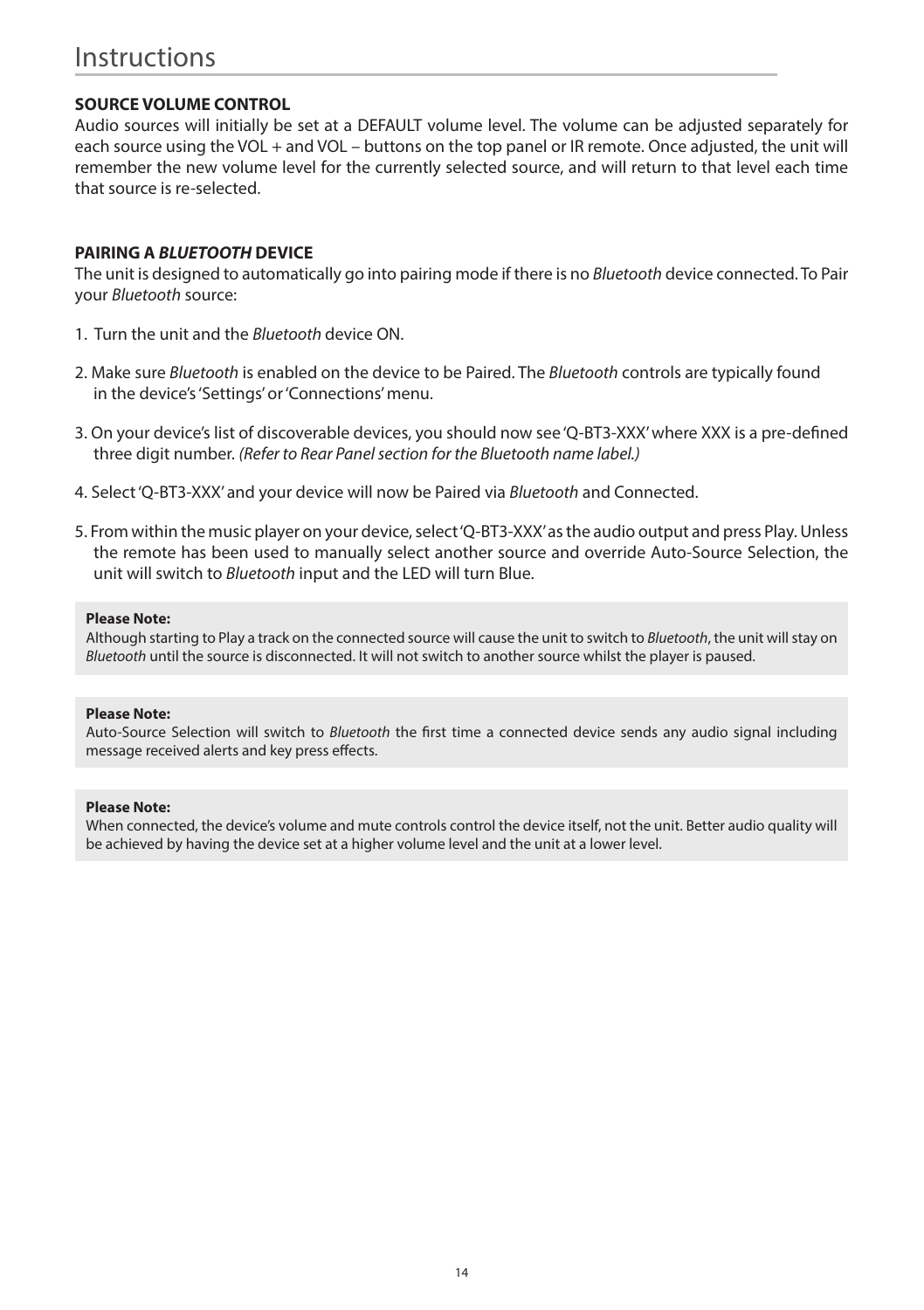### **GOING OUT OF RANGE**

When a connected device goes out of range, the unit will remain on the Bluetooth channel. When the device returns in range it will automatically re-connect to the unit. In many cases PLAY must be pressed on the device to resume audio playback. Whilst out of range, source can still be changed using the SOURCE SELECT button.

#### **Please Note:**

If the source does not come back into range for 20 minutes the unit will automatically go into standby.

### **PAIRING MORE THAN ONE** *BLUETOOTH* **DEVICE**

The unit can have up to eight Bluetooth devices in its pairing list. When you pair with the 9th device the details of the first device will be lost.

Once the unit is connected with a device, it will stop automatically searching for other devices to pair with or connect to. To connect to another device, either disconnect the currently connected source on the device itself or press the *Bluetooth* Pair button on the rear panel of the unit.

### **COMING OUT OF STANDBY**

If there is a paired device in proximity to the unit when it comes out of standby it will automatically initiate a connection to the device. It will not switch to *Bluetooth* input until play is pressed on the device.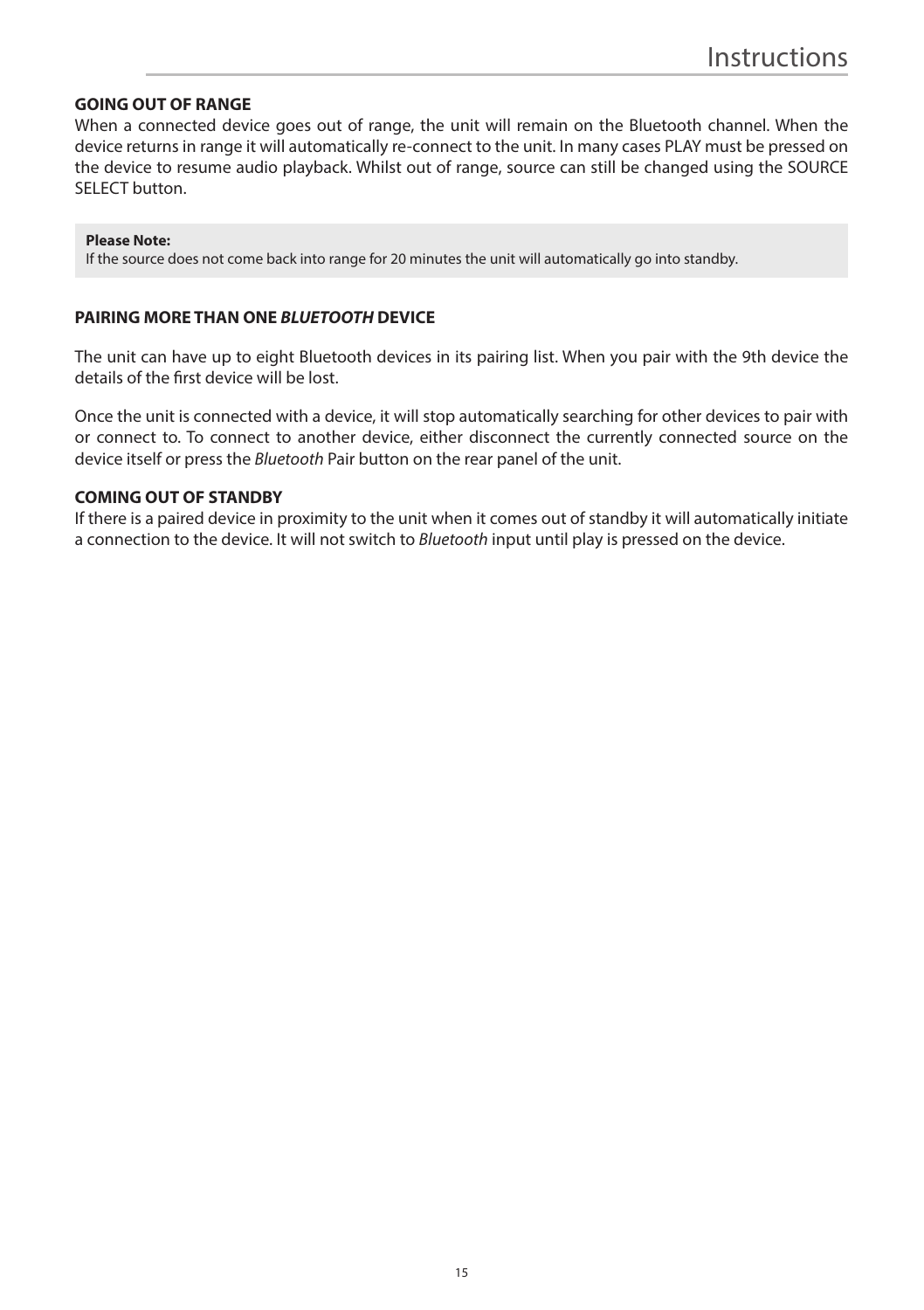# Instructions

# **CABLE/SATELLITE REMOTE CONTROL**

The Q Acoustics system has been designed for easy integration into your home entertainment system as it has the ability to be controlled by many types of PROGRAMMABLE REMOTE CONTROL. This may include the remote control for your SATELLITE and CABLE system if it has PUNCH THROUGH capability. Punch through is the common term for being able to programme your remote control to send IR codes to both a TV and an AV Preamplifier/Processor. To use punch through you normally select the TV you wish to support first, and then the AV Preamplifier/Processor.

The unit uses the PHILIPS RC5 protocol for AV Preamplifiers/Processors. Programming your remote with PHILIPS AV codes should allow you to control volume and mute of your unit. In some cases you may also be able to control standby and source select with buttons such as  $\blacktriangleleft \blacktriangleleft \blacktriangleleft$  and  $\blacktriangleright$ .

Manufacturers often offer several PHILIPS code options for their remote controls. We recommend that you work through the PHILIPS code list for your remote and experiment with each one until you find one that works well with the unit. It is easiest to recognise when one is working by pressing the volume up/down buttons.

We cannot guarantee that the unit will work with your particular remote as the IR codes it sends are outside our control, however by supporting the commonly used Philips standard we hope to have made it as easy as possible to gain control of your device with the remote control of your choice.

Below we show how two typical programmable remote controls can be set up.

## **TYPE 1 (SATELLITE)**



- Press the "TV" button (top left of remote).
- Point remote away from receiver, press and hold "Select  $+ 0$ ".
- The remote's LED will flash red twice.
- **•** Enter "1217". The remote's LED will flash red twice to confirm correct code.
- Press and hold "Select + 1"
- The remote's LED will flash red twice.
- Press TV and your remote controls will now work as below:

| <b>Button</b>        | <b>Function</b> |
|----------------------|-----------------|
| $Vol +$              | Volume up       |
| $Vol -$              | Volume down     |
| Mute (short press)   | Mute            |
| or Mute (long press) | Standby         |
|                      | Source select   |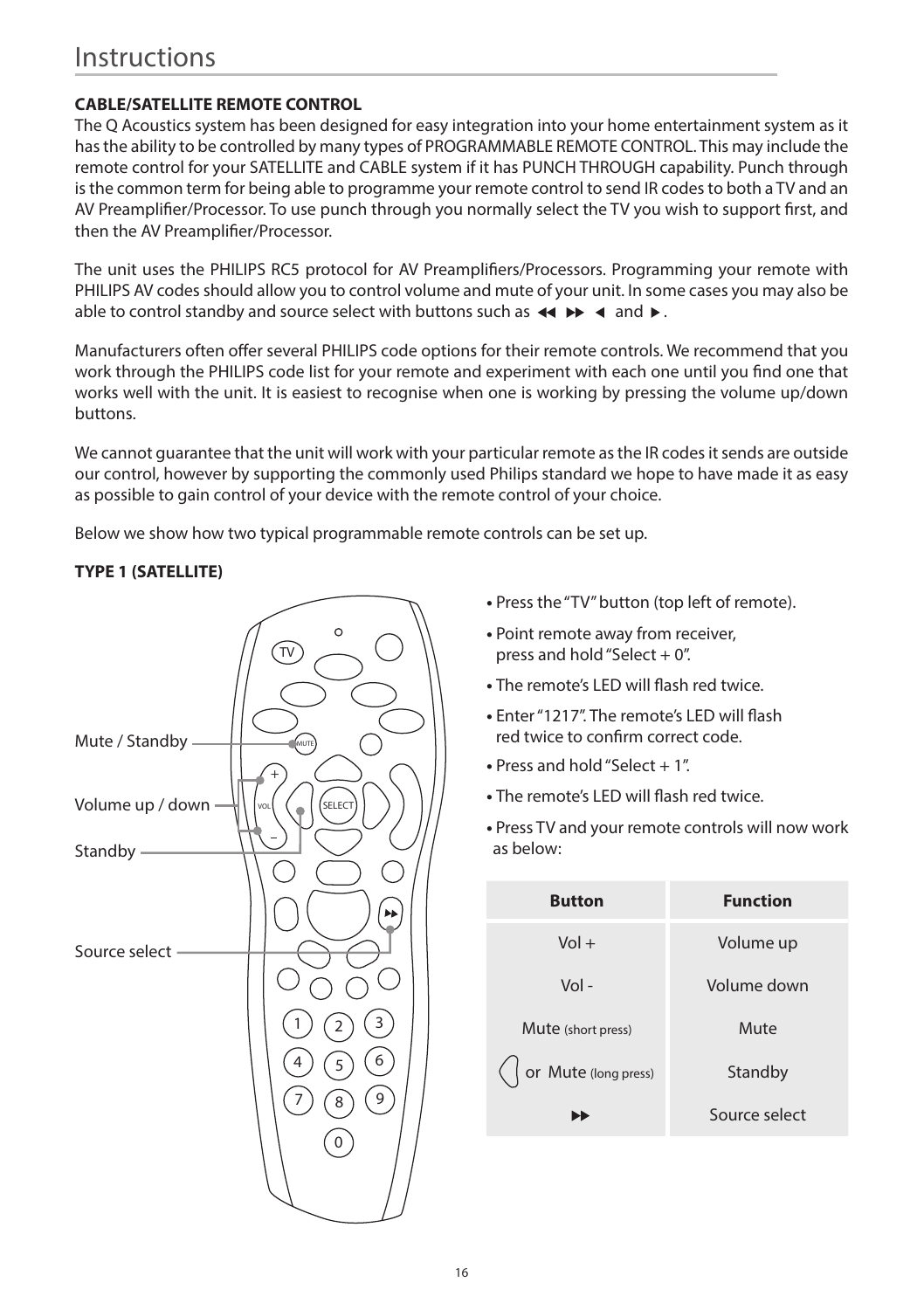# **TYPE 2 (CABLE)**



- Press the "TV" button (top right of remote).
- **•** Point remote away from receiver, press and hold "Clear + Vol $\blacktriangle$ ".
- The remote's LED will flash green twice.
- Enter "1247". The remote's LED will flash green twice to confirm correct code.
- Press TV and your remote controls will now work as below:

| <b>Button</b>      | <b>Function</b> |
|--------------------|-----------------|
| Vol A              | Volume up       |
| Vol ▼              | Volume down     |
| Mute (short press) | Mute            |
| Mute (long press)  | Standby         |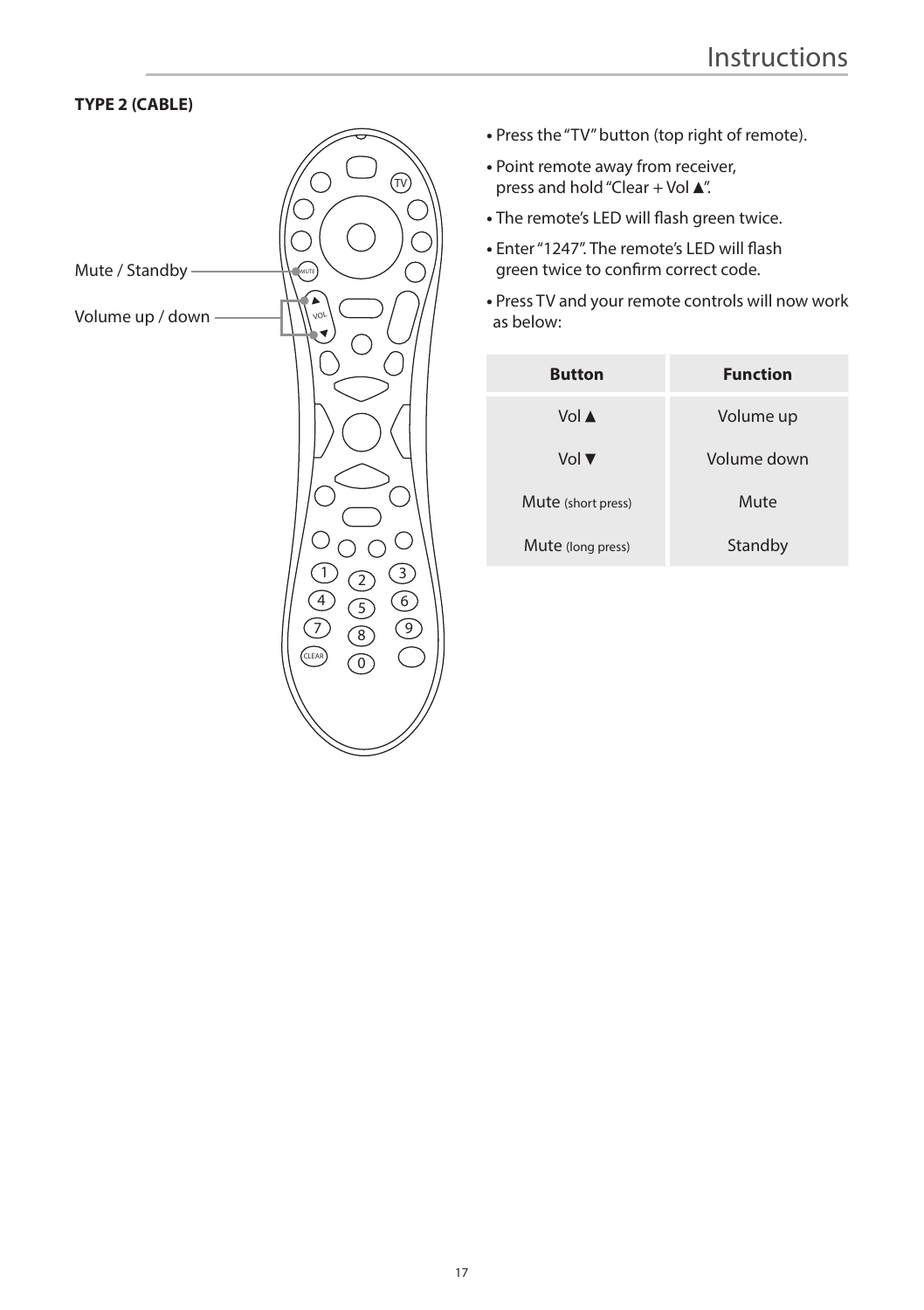# **Specification**

# $\boxed{\circ}$  Specification

| <b>Audio performance</b>                  |                                      |
|-------------------------------------------|--------------------------------------|
| Power output:                             | 2 x 50W for 100W total amplification |
| THD (at rated power):                     | $< 1.00\%$                           |
| Frequency response:                       | $\pm 0.5$ dB 20Hz to 20kHz           |
| S/N ratio (A-Wtd):                        | $-85dB$                              |
| Line in 1 (RCA phono) input sensitivity:  | 2.0Vrms                              |
| Line in 1 (RCA phono) input overload:     | 2.2Vrms                              |
| Line in 2 (3.5mm jack) input sensitivity: | 1.0Vrms                              |
| Line in 2 (3.5mm jack) input overload:    | 1.2Vrms                              |
|                                           |                                      |

| <b>Speakers</b>   |                  |
|-------------------|------------------|
| Enclosure type:   | 2-way reflex     |
| Mid range driver: | 100mm            |
| Tweeter:          | 30 <sub>mm</sub> |
|                   |                  |

| <b>Power consumption</b>        |                         |
|---------------------------------|-------------------------|
| Standby:                        | $<$ 0.5 Watts           |
| No signal (idle):               | 14 Watts                |
| Rear panel marked line ratings: | 100~240V - 50~60Hz 100W |
|                                 |                         |

| <b>Bluetooth</b> <sup>®</sup> |                              |
|-------------------------------|------------------------------|
| Bluetooth specification:      | V4.0 class 2 device          |
| Latency:                      | 6 <sub>ms</sub>              |
| Internal stereo CODEC:        | $16$ -bit                    |
| Stereo audio sample rate:     | up to 48kHz                  |
| Music enhancements:           | aptX <sup>®</sup> , SBC, MP3 |
| Support for:                  | A2DP, 802.11 co-existence    |
|                               |                              |

| 148mm x 240mm x 208mm |
|-----------------------|
| $226$ mm              |
|                       |

| Weight                |                   |
|-----------------------|-------------------|
| Active right speaker: | 3.8 <sub>kq</sub> |
| Passive left speaker: | 3.4 <sub>kq</sub> |
| Total weight:         | 7.2kg             |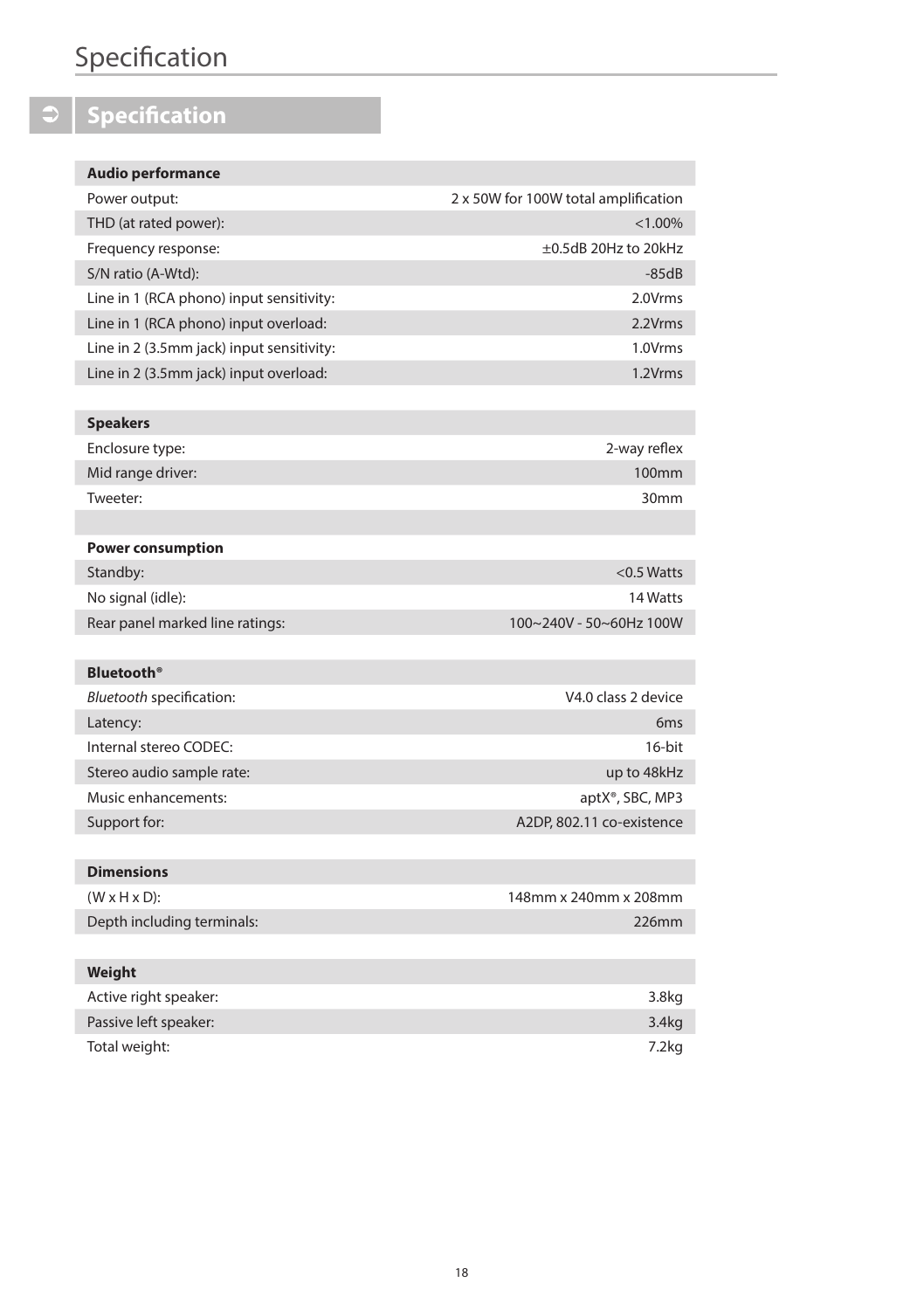# **Q Acoustics Warranty**

Q Acoustics products are warranted free of defects in materials and workmanship for a period of 2 years from the date of purchase. During the warranty period Q Acoustics will, at its option, repair or replace any product found to be faulty after inspection by the company or its appointed distributor or agent.

Misuse and fair wear and tear are not covered by warranty.

Goods for repair should in the first instance be returned to the supplying dealer. If this is not possible contact Q Acoustics or their appointed distributor for your area to determine the correct warranty procedure. If possible the original packaging should be used to return the product as damage sustained during transit to the repair centre is not covered by the warranty. The warranty does not in any way affect your legal rights.

### **Q ACOUSTICS**

Armour Home Electronics Ltd. Stortford Hall Industrial Park Bishops Stortford, Herts, UK CM23 5GZ



The *Bluetooth* word mark and logos are registered trademarks owned by Bluetooth SIG, Inc. and any use of such marks by Armour Home Electrioncs Ltd. is under license. The aptX® mark and the aptX logo are trade marks of CSR plc or one of its group companies and may be registered in one or more jurisdictions. Other trademarks and trade names are those of their respective owners.